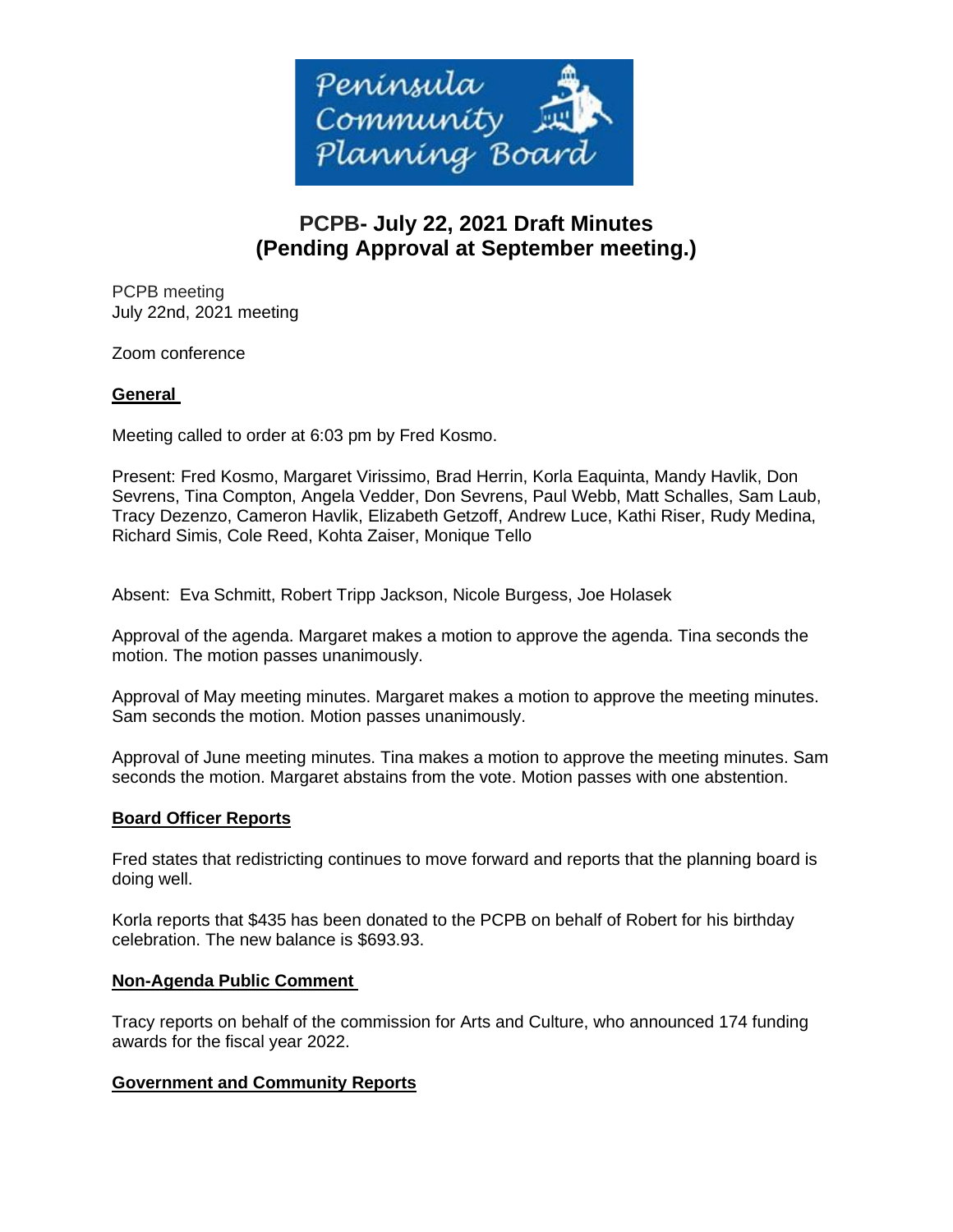Kohta Zaiser with Mayor Gloria's office reports that there are new policy points to help meet the growth in need of affordable housing in San Diego.

Cole Reed shares the allocation of budget to several different San Diego projects. **APPLICANT-INITIATED ACTION ITEMS**

**1. Nimitz Crossing NUP. Neighborhood Use Permit (NUP) to convert 12,000 square feet of commercial space for interim ground floor residential use with 12 dwelling units, at a development that was permitted as retail/commercial space, at 3903 Voltaire St. The 0.55 acre site is in the CC3-5 Zone. Applicant: Kathi Riser.**

Brad shares that there was a chance in policy with the city that allowed the applicants to complete this project. The project has since been completed, and the units remain vacant.

Kathi shares that the new plan is to convert the current commercial units and generate up to 12 studio apartments on the ground floor. The studios would feature street-front patios. This repurposing of the space would better serve all the current residents.

Mandy suggests that more units within the building be designated as affordable housing to accommodate the current deficit. Two of the 24 units are currently designated as affordable, and none of the proposed studios will be designated as affordable units.

Paul Webb suggests the project go through the community plan and rezoning process.

Margaret makes a motion to support the request for the neighborhood use permit. Don seconds the motion.

Margaret asks for the consideration of adding one additional unit of affordable housing.

Motion to approve the permit passes. Those who voted in favor were Mandy, Don, Brad, Matt, Angela, Tina, Margaret, and Sam. Opposed is Paul. Korla abstains. Motion passes 8 to 1 to 1.

# **INFORMATION ITEMS**

#### **1. Discuss upcoming CPC items and guide our CPC representative. (Korla Eaquinta)**

Korla shares that she voted yes on a motion by the PARC committee to support the efforts of working with the city to create more parkland.

# **2. Update on Famosa Canyon (Cameron Havlik)**

Cameron shares that the City Council has allowed the San Diego Housing Commission to enter into exclusive negotiations regarding Famosa Canyon.

# **BOARD-INITIATED ACTION ITEMS**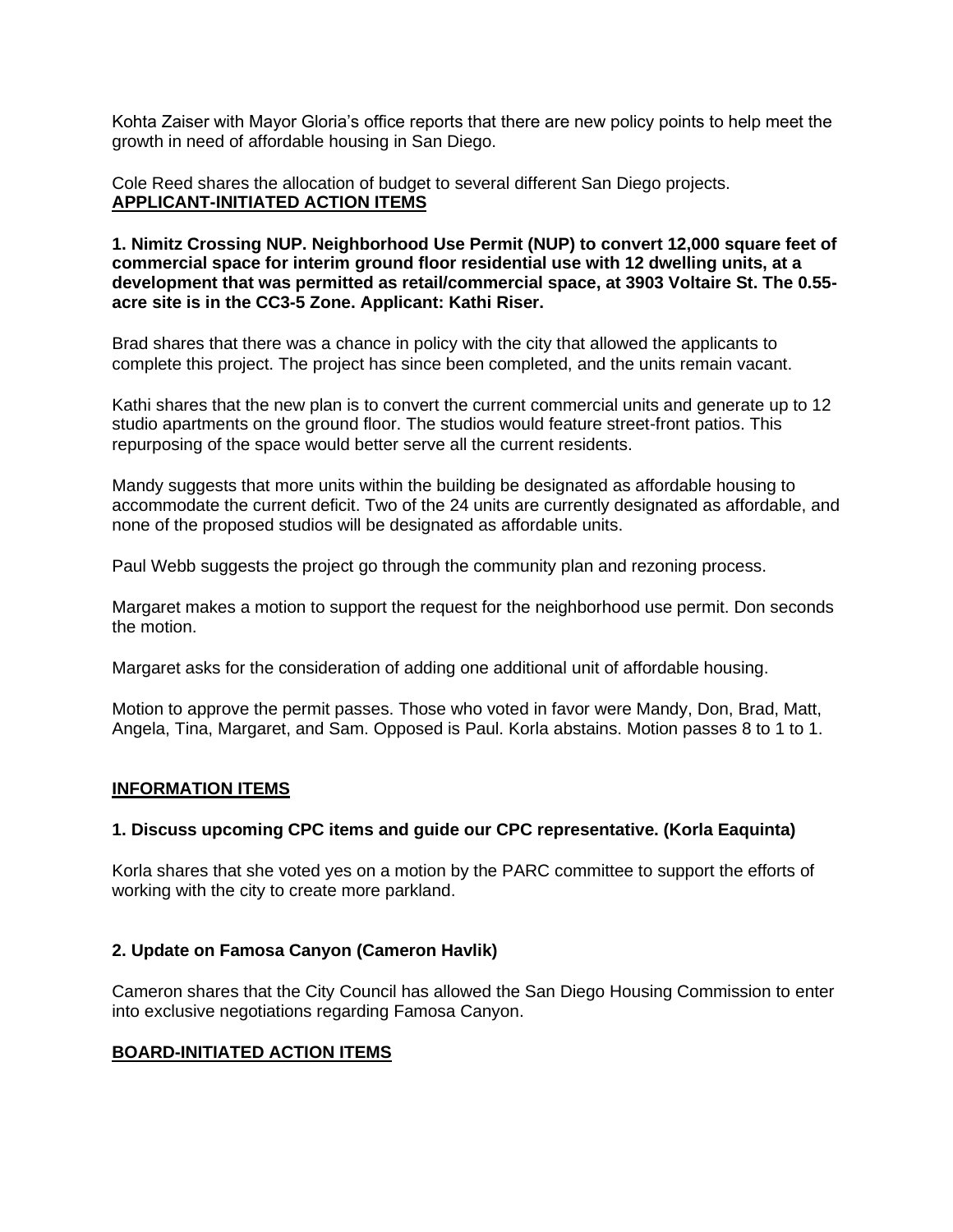## **1. In-Person Meeting Schedule. Discussion and potential action on procedures and scheduling in-person meetings for the PCPB. (Fred Kosmo)**

Mandy shares that she agrees with Eva's professional opinion to continue meetings via zoom. Paul concurs. Korla notes the environmental impact of commuting to the meetings and agrees that they should remain online.

The Brown Act expansion continues until September 30th.

Cameron encourages the board to table this conversation until September 30th.

Fred tables the discussion until September.

Margaret V. left the meeting at 8 pm.

## **2. Review and approve of comment letters on the San Diego International Airport (SDIA) draft Environmental Assessment for the SDIA Airport Improvement Plan. (Paul Webb)**

Within his letter, Paul notes that there may not be the need for eleven total additional gates. Paul notes air quality as well, saying that the airport needs to improve its ground service infrastructure to alleviate the total carbon emission. Lastly, Paul notes that the project analysis is based on a forecast, however this does not mean that the project should ignore the sound effects on the residential community.

Don opposes the letter, stating that utilizing phases may have negative effects.

Korla makes a motion to approve Paul's letter. Sam seconds the motion. Those in favor include Korla, Sam, Mandy, Angela, Paul, Matt. Don and Brad oppose. Motion passes 6 to 2.

## **3. Traffic and Transportation Committee: Approval of Dalana Pursel to the Traffic and Transportation subcommittee. Approved unanimously by the subcommittee. (Mandy Havlik)**

The vote was unanimous within the Traffic and Transportation Subcommittee.

Mandy makes a motion to approve Dalana Pursel to the subcommittee. Don seconds the motion. Motion passed unanimously.

## **4. Traffic and Transportation Committee: Letter requesting Safe pedestrian facilities on Rosecrans and Scott Streets. (Mandy Havlik)**

Brad suggests an alteration to the letter to feature a HAWK style crosswalk recommendation.

Fred suggests tabling the letter until the Traffic and Transportation Committee considers the changes to include the HAWK option.